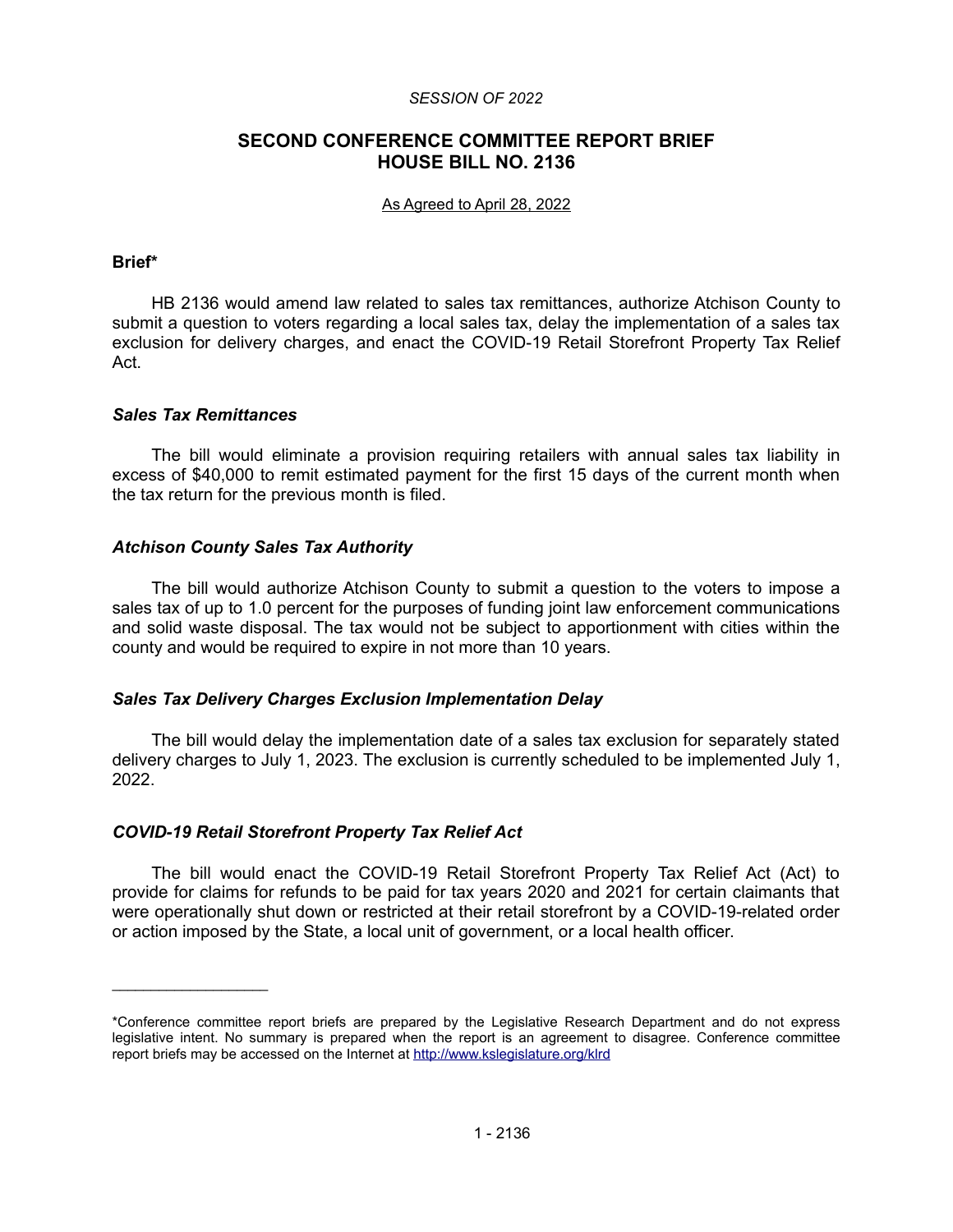### *Refund Amounts*

The refund would be equal to 33.0 percent of the sum of the COVID-19 ordered shutdown days gross rebate amount and the COVID-19 ordered restricted operations days gross rebate amount, as those terms are defined by the bill. Refunds would be limited to \$5,000 per tax year per retail storefront.

The COVID-19 ordered shutdown days gross rebate amount would be the amount of property taxes accrued or 15.0 percent of gross rent actually paid in cash for the tax year, divided by 3 for businesses shut down for 91 or more days, divided by 4 for businesses shut down for 61 to 90 days, divided by 6 for businesses shut down for 31 to 60 days, and divided by 12 for businesses shut down for 1 to 30 days.

The COVID-19 ordered restricted operations days gross rebate amount would be the amount of property taxes accrued or 15.0 percent of gross rent actually paid in cash for the tax year, divided by an amount ranging from 2 to 16, depending on the number of ordered restricted operation days.

#### *Eligible Claimants*

Claimants would be required to be for-profit businesses in operation as of July 1, 2019, and March 1, 2020, and filing a 2019 tax return with annual revenues of at least \$10,000 in 2019, with less gross revenue in 2020 or 2021 than in 2019. Businesses would not be permitted to be claimants if they received more than a total of \$150,000 in prior COVID-19-related local, state, or federal funding, or any combination thereof.

The bill would exclude as claimants grocery stores, pharmacies, hardware stores or home improvement businesses, retail liquor stores, manufacturers and food processors, schools from pre-kindergarten through postsecondary, hospitals and health care providers (not including dentists), property management and real estate services, professional services, agricultural and aquaculture producers, hosts or operators of vacation or short-term rental units, passive businesses, financial businesses primarily engaged in the business of lending, cable companies, telephone companies, utilities, and energy production, generation, and distribution companies.

Only one claimant per retail storefront would be permitted to receive a refund per tax year. "Retail storefront" would be defined to be real property where the claimant conducts retail sales through customers' physical, on-site presence and could consist as part of a multi-purpose or multi-retail storefront building.

#### *Additional Provisions*

The Act would require claims to be filed with the Department of Revenue on or before April 15, 2023, in order to be paid or allowed. The Act would direct the Director of Taxation to make available suitable forms for filing claims and would authorize the Secretary of Revenue to adopt rules and regulations necessary for the administration of the Act.

The Act would require claimants to provide reasonable proof of eligibility for a refund to the Director of Taxation, including information concerning taxes levied and rent paid. The Act would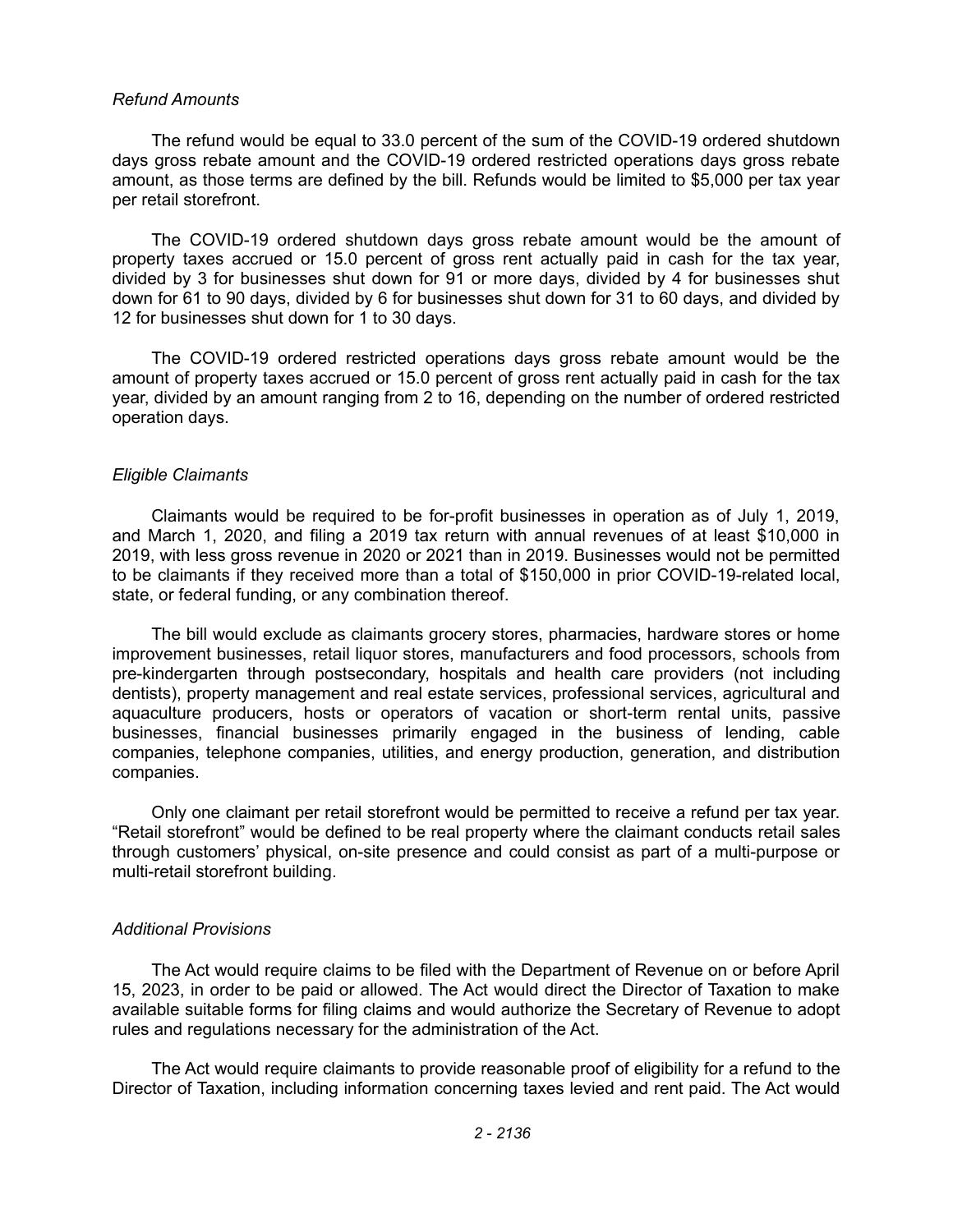permit the amount of any claim to be applied to outstanding tax liability owed by the claimant and would require a refund amount to be paid to a county treasurer to be applied to property taxes owed in the event a claimant has delinquent property taxes for tax year 2020 or 2021. Delinquent property taxes for any tax year prior to 2020 would disallow a claimant from being eligible for a refund.

The Act would provide for the disallowance of any claims filed with fraudulent intent or upon a finding that the claimant received title to the retail storefront for the purpose of applying for a refund. Filing a claim with fraudulent intent would be a class B misdemeanor, and any claim paid upon a fraudulent filing would bear interest at a rate of 1.0 percent per month until the claim was repaid or recovered.

The Act would provide for refunds to be paid out of the American Rescue Plan-State Fiscal Relief-Federal Fund.

The provisions of the Act would be subject to informal conference and appeals to the State Board of Tax Appeals.

# **Conference Committee Action**

The second Conference Committee agreed to remove the contents of HB 2136, pertaining to insurance matters, and insert the provisions from Senate Sub. for HB 2313 regarding the COVID-19 Retail Storefront Property Tax Relief Act; the provisions from Senate Sub. for HB 2316 regarding sales tax remittances; the provision delaying implementation of the sales tax exclusion for separately stated delivery charges; and the provision regarding Atchison County sales tax authority.

The second Conference Committee also agreed to amend provisions concerning the COVID-19 Retail Storefront Property Tax Relief Act to provide for refunds to be paid out of the American Rescue Plan-State Fiscal Relief-Federal Fund and to limit refunds to \$5,000 per tax year per retail storefront.

[*Note:* The provisions of HB 2136, as amended by Senate Committee, were enacted as part of an insurance conference committee report for House Sub. for SB 78 (2021 law).]

# **Background**

# *Senate Sub. for HB 2313 (COVID-19 Retail Storefront Property Tax Relief Act)*

On May 3, 2021, the Senate Committee on Assessment and Taxation recommended a substitute bill containing the Act and various other tax provisions. The provisions contained in the Act were based on SB 149.

# *SB 149*

The bill was introduced by the Senate Committee on Assessment and Taxation at the request of Representative Corbet.